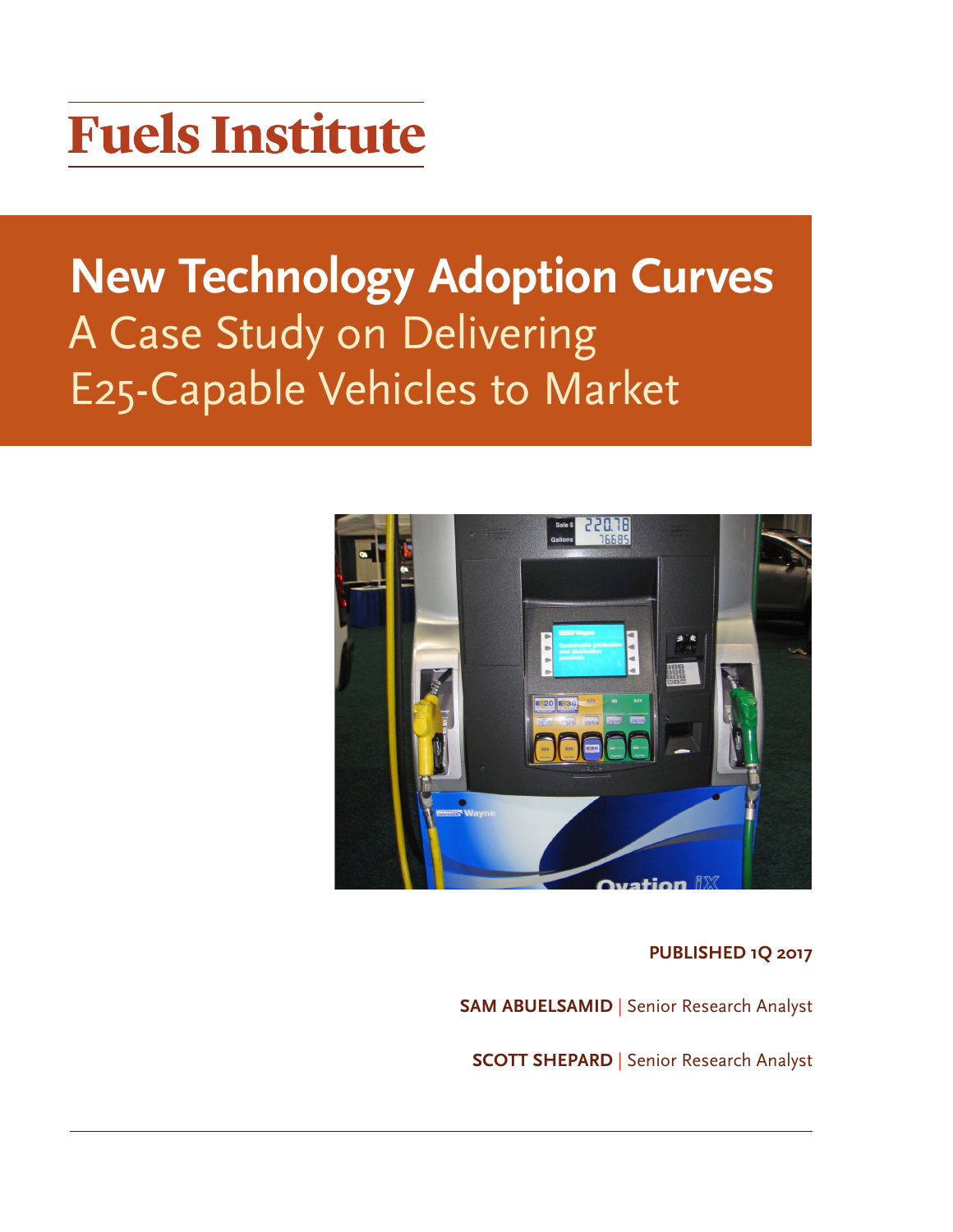## **Table of Contents**

| <b>Table of Contents</b>                         | ٦              |
|--------------------------------------------------|----------------|
| <b>Foreword</b>                                  | $\overline{2}$ |
| <b>Scope of Study</b>                            | 3              |
| Sources and Methodology                          |                |
| <b>Notes</b>                                     |                |
| <b>Executive Summary</b>                         | 4              |
| <b>Adoption of Mid-Level Ethanol Fuel Blends</b> | 5              |
| Ethanol as a Fuel Additive or Alternative        |                |
| Mid-Level Ethanol Blends                         |                |
| Spurring Industry Support for E25                |                |
| E25 Adoption Forecasts                           |                |
| Conclusions                                      |                |
| <b>Acronym and Abbreviation List</b>             | 11             |
| <b>About the Authors</b>                         | 11.            |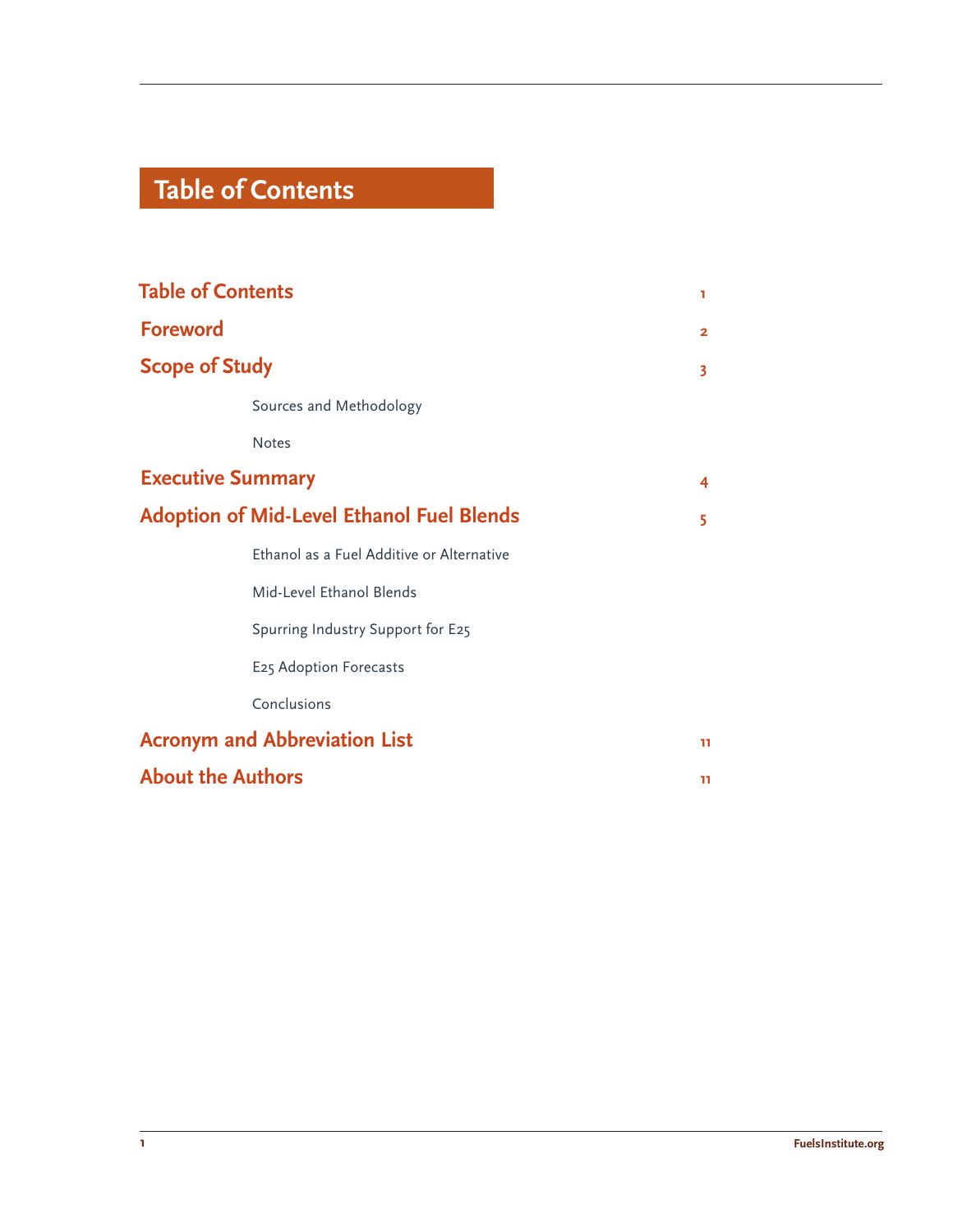### **Foreword from the Fuels Institute**

The Fuels Institute commissioned this short study to evaluate the time it would take a new technology to reach 20% market share. The project was inspired by a specific industry effort (the Ag-Auto-Ethanol Work Group and the 25x'25 Alliance) to bring to market vehicles capable of operating on gasoline blended with 25% ethanol (E25) while developing the market availability of such fuels. The effort lent itself as a viable case study to evaluate the dynamics of market penetration.

There are several new vehicle powertrain technologies under consideration for market adoption, and the Fuels Institute believes it is important for industry observers to apply rational expectations when estimating the rate at which such technologies will gain significant market share. This rate of adoption is limited by the number of vehicles sold in a year that are equipped with that technology and the rate at which existing vehicles are retired from the fleet. With the average vehicle remaining in use for approximately 11 years (according to Polk research), it will take a significant number of years for a new technology to represent a sizeable proportion of the fleet on the road.

This case study serves as an example of what will be required to achieve significant market penetration for new technologies. The study evaluates how many vehicles equipped to operate on E25 must be sold each year to achieve a 20% share of vehicles on the road by a certain moment in time, in this case the year 2025. The target year of 2025 was chosen to be consistent with the goals of the 25x'25 Alliance, which seeks to supply 25% of the nation's energy in 2025 from renewable sources. The 20% vehicle market share was a target set by Fuels Institute staff as a credible marker that would signal to the fuel distribution and marketing industry that there is sufficient consumer demand to warrant the widespread availability of the fuel E25. The study takes into consideration the more than 20 million flex fuel vehicles currently registered in the United States.

The 20% market share target was considered a valid target when comparing market dynamics associated with the fuel E85. In 2016, approximately 8% of light duty vehicles on the road were flex fuel, equipped to operate on the alternative fuel E85. These vehicles have led approximately 3,500 retail fueling stations to sell E85. To ensure E25 is available at more than approximately 3% of the retail fueling stations in America, a vehicle market share of significantly more than 8% is expected to be required. Hence, the Fuels Institute staff believes a vehicle market share of 20% would likely result in sufficient market penetration of E25 to satisfy consumer demand.

The model developed in this case study is instructive for all other vehicle technologies seeking to enter the market and should be viewed as an example of what is required to convert the current U.S. light duty vehicle fleet.

The scenarios contained in this report do not reflect any real timeline for market penetration of E25 compatible vehicles, but rather highlight that time is needed for a transition in the vehicle fleet. Actual market penetration would depend on auto and fuels industry coordination to overcome the chicken and egg aspect inherent in a simultaneous shift in vehicle technology and fuels.

The Fuels Institute teamed with the American Coalition for Ethanol, the Fuel Freedom Foundation and the Ag-Auto-Ethanol Coalition to commission Navigant Research to prepare this report.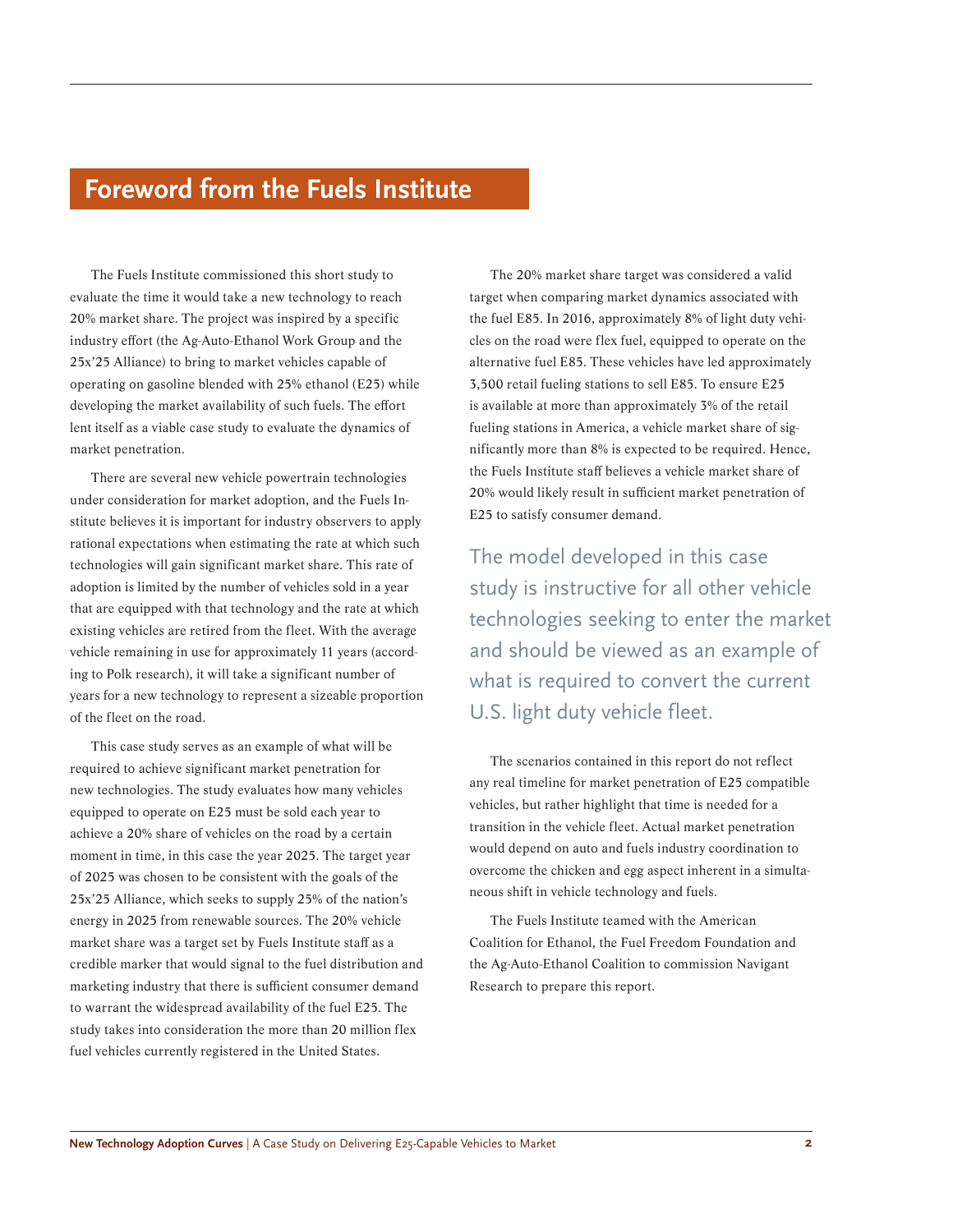## **Scope of Study**

This Navigant Research report has been prepared to provide participants at all levels of the transportation fuel market, including vehicle OEMs, suppliers, retailers, trade associations, and governments, with a study to determine the required introduction timing and adoption rate necessary to reach a critical mass of vehicles capable of running on E25. In addition, the report provides a review of major demand drivers and key industry players within the competitive landscape.

The report's purpose is not to present an exhaustive technical assessment of the vehicles and technologies covered. Rather, it aims to provide an examination from an overall tactical business perspective.

Navigant Research strives to identify and examine new market segments to aid readers in the development of business models. All major global regions are included, and the forecast period extends through 2025.

#### Sources and Methodology

Navigant Research's industry analysts utilize a variety of research sources in preparing Research Reports. The key component of Navigant Research's analysis is primary research gained from phone and in-person interviews with industry leaders including executives, engineers, and marketing professionals. Analysts are diligent in ensuring that they speak with representatives from every part of the value chain, including but not limited to technology companies, utilities and other service providers, industry associations, government agencies, and the investment community.

Additional analysis includes secondary research conducted by Navigant Research's analysts and its staff of research assistants. Where applicable, all secondary research sources are appropriately cited within this report.

These primary and secondary research sources, combined with the analyst's industry expertise, are synthesized into the qualitative and quantitative analysis presented in Navigant Research's reports. Great care is taken in making sure that all analysis is well-supported by facts, but where the facts are unknown and assumptions must be made, analysts document their assumptions and are prepared to explain their methodology, both within the body of a report and in direct conversations with clients.

Navigant Research is a market research group whose goal is to present an objective, unbiased view of market opportunities within its coverage areas. Navigant Research is not beholden to any special interests and is thus able to offer clear, actionable advice to help clients succeed in the industry, unfettered by technology hype, political agendas, or emotional factors that are inherent in cleantech markets.

#### **Notes**

CAGR refers to compound average annual growth rate, using the formula:

 $CAGR = (End Year Value \div Start Year Value)(1/steps) - 1.$ 

CAGRs presented in the tables are for the entire timeframe in the title. Where data for fewer years are given, the CAGR is for the range presented. Where relevant, CAGRs for shorter timeframes may be given as well.

Figures are based on the best estimates available at the time of calculation. Annual revenues, shipments, and sales are based on end-of-year figures unless otherwise noted. All values are expressed in year 2016 U.S. dollars unless otherwise noted. Percentages may not add up to 100 due to rounding.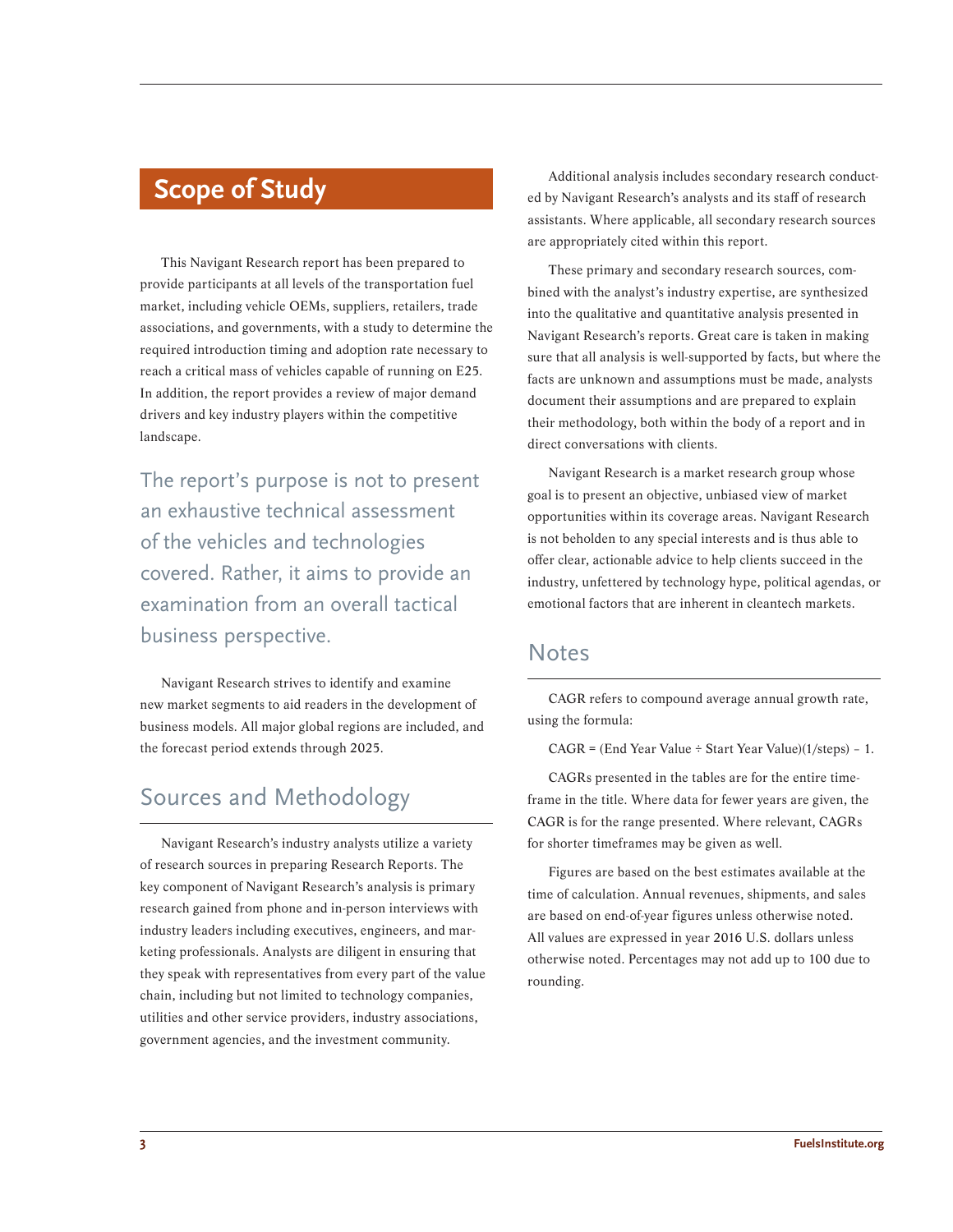### **Executive Summary**

The automotive industry faces regulatory pressure to reduce both fuel consumption and greenhouse gas emissions through at least the mid-2020s. While there are likely to be substantive changes to the regulations in the coming months as a result of a new presidential administration that took office in January 2017, for now the industry must proceed based on the regulations as they stand.

Meeting these requirements will require deployment of the most cost-effective technologies possible in order to keep vehicles affordable to consumers. One such approach would be the adoption of higher-octane E25 ethanol-gasoline blends. Fuels with a research octane number (RON) of 98-100 would enable engines with improved thermal efficiency, which results in improved fuel efficiency, at a modest incremental cost. However, before manufacturers invest in these technologies, there must be an assurance that the fuel will be readily available to consumers. Before retailers invest in the needed infrastructure to support another fuel type, they need an understanding of the addressable market.

This study provides an overview of the technical issues surrounding adoption of E25 as a transportation fuel. It also provides forecasts of the timing and adoption rates for E25 that would be required to make infrastructure deployment commercially viable for fuel distributors and retailers. The sooner that both E25 and compatible vehicles are introduced, the sooner they will reach the necessarily critical mass for viability.



#### Figure 1 E25 Light Duty Vehicle Sales by Scenario, United States: 2016-2035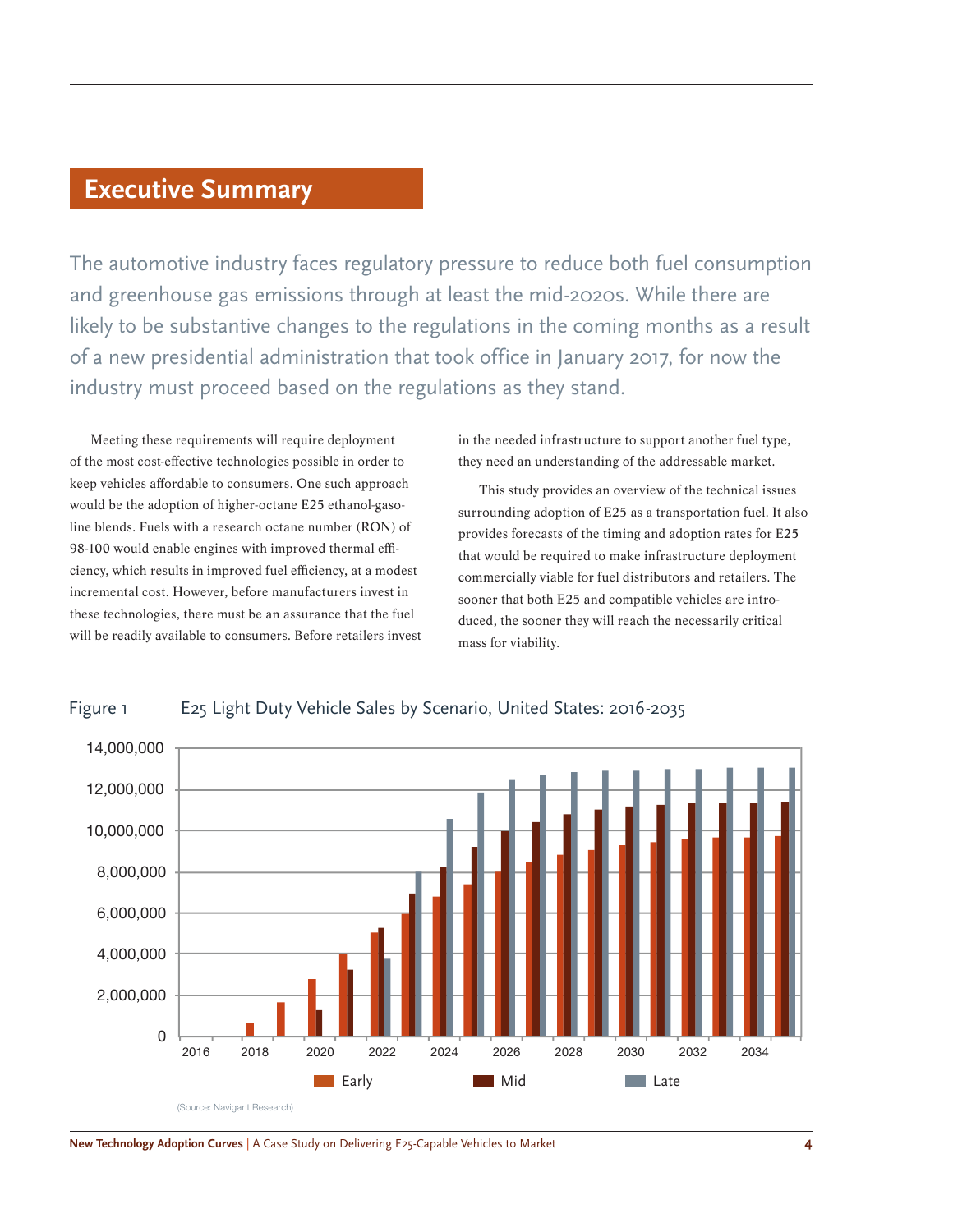## **Adoption of Mid-level Ethanol Fuels Blends**

#### Ethanol as a Fuel Additive or Alternative

Ethanol or ethyl alcohol has been widely used as a primary transportation fuel or additive to fossil fuels for decades. As a synthetic liquid fuel produced from biomass feedstocks, ethanol offers a number of advantages over other alternative fuels. While it only has about 66% of the energy density of gasoline, that is more than sufficient to make it readily usable in existing spark ignition internal combustion engines with only minor modifications for higher blend concentrations. Blend concentrations below 15% can be used in unmodified gasoline engines.

Ethanol can be synthesized from most forms of biomass making it both renewable and to varying degrees carbon neutral when burned.

Currently the most common feedstocks for ethanol production are starch or sugar-based crops like corn, beets or cane. Virtually all ethanol production in the United States is sourced from corn; production of ethanol from cellulosic feedstocks continues to be developed but has not yet become commercially viable.

In the U.S. ground transportation fuels market, ethanol is primarily used in two ways. Low concentration blends known as E10, which includes up to 10% ethanol blended with gasoline, are suitable for use in virtually all spark-ignition vehicles. Since ethanol has a research octane number (RON) of 108.6, it is used as an octane booster in combination with lower quality gasoline blends as well as an oxygenating agent to aid combustion and reduce emissions.

E85 fuels, containing concentrations of ethanol up to 83%, are specifically for use in flex-fuel vehicles (FFVs). FFVs are designed to use any blend of gasoline containing 0% - 83% ethanol and can detect the concentration in the fuel tank and appropriately adjust the air-fuel mixture dynamically. FFVs also include modified wetted fuel systems materials to ensure compatibility.

As currently blended, low concentration ethanol blends provide additional octane to offset the use of other lower grade hydrocarbons in the final fuel blend, delivering an overall octane rating or anti-knock index (AKI) of pump fuels which are typically available at levels of 87, 89 or 91. Due to the lower energy density of the ethanol, volumetric fuel efficiency is decreased by 2 to 3% according to tests by the EPA. Flex-fuel vehicles can experience up to a 27% degradation in mileage when running on E85 vs gasoline, based upon a straight BTU comparison when using 83% ethanol concentration. This mileage differential varies depending on the concentration of ethanol in the fuel and the performance of the FFV in which the fuel is used.

#### Mid-Level Ethanol Blends

Use of mid-level ethanol blends up to 25% can provide many of the benefits of using biofuels at a lower incremental cost for both engines and fueling infrastructure. At 25% or less the corrosion and lubrication impacts of ethanol are relatively negligible. Thus stainless steel lines and valve seat hardening aren't needed. Elastomer seals still need upgrading but this cost is relatively minor. Widespread adoption of E25 could significantly increase the total offset of fossil fuel consumption.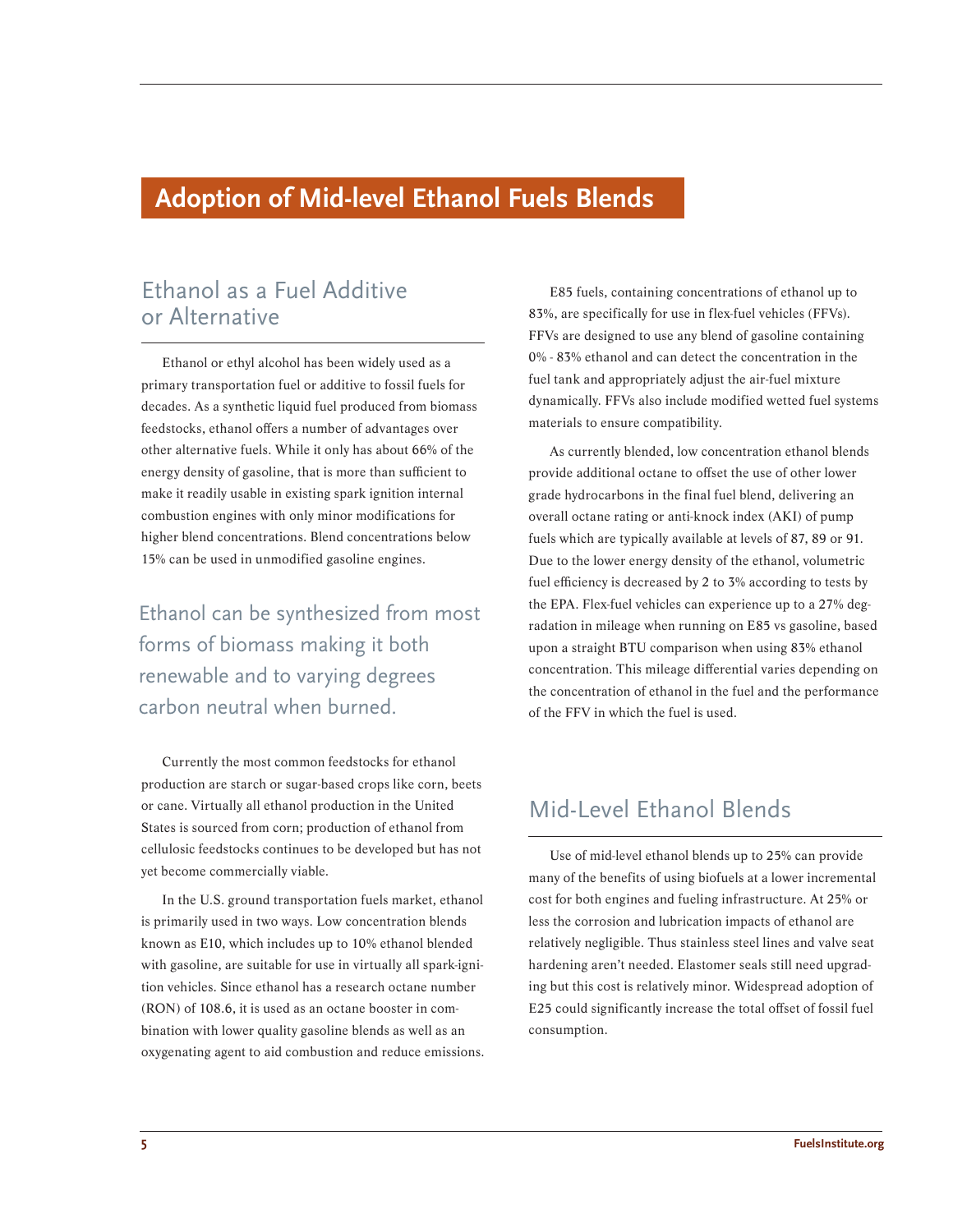### Spurring Industry Support for E25

As of early January 2017, the Environmental Protection Agency and Department of Transportation had concluded the mid-term review of 2025 greenhouse gas emissions and fuel economy standards and reaffirmed the previous targets requiring a fleet average of 54.5 mpg by that time. President Donald Trump and his administration have indicated that it wants to roll back or eliminate many regulations but as this report is written nothing concrete has changed.

In an environment of continuing low crude oil and retail fuel prices, automakers are finding it difficult to sell high-mileage vehicles to consumers and the lowest cost technologies for improving efficiency have already or will soon be widely applied. Getting increasing incremental improvements will require more investment in new technologies such as electrification. However, with sales of plug-in electric vehicles (PEVs) well below early projections, these are proving challenging to market.

With the other investments required to meet 2025 CAFE standards, automakers are unlikely to support adoption of E25 as a fuel unless it can be leveraged to provide cost-effective improvements in both real fuel efficiency and regulatory ratings. While the cost of batteries has been declining and will continue to do so in the coming decade, the internal combustion engine (ICE) remains the most cost effective propulsion system, especially for larger utility vehicles and trucks which currently comprise two-thirds of the U.S. market.

One of the key limiting factors to improving the thermal efficiency of ICEs is the compression ratio. By increasing compression, downsizing engine displacement and adding turbo boosting, automakers can deliver greater efficiency without sacrificing performance. Unfortunately, the octane ratings of pump gasoline in the U.S. makes raising compression much beyond current levels impractical. OEMs would like to use fuels containing a minimum of 98-100 RON

with a sensitivity value of at least 12. Some have suggested gasoline blended with 25% ethanol could deliver fuel with these characteristics.

Even at elevated octane levels, E25 would still have lower energy content than gasoline. Therefore OEMs would like to see a certification pathway for E25 that would give them credit for the lost energy content and subsequent increased volumetric fuel consumption.

If such a high-octane, quality fuel were widely available, manufacturers would be willing to produce engines that are optimized to run on E25 and deliver higher efficiency.

A combination of higher compression and increased turbocharger boost from a smaller displacement would increase load levels and improve thermal efficiency. A lower cost premium fuel, matched with a more efficient engine that does not sacrifice performance or capability, would help to spur consumer adoption and drive demand for the fuel. If long term economics of blending ethanol with gasoline result in E25 being available at the same or lower retail prices as compared to E10, that would further incentivize consumers to purchase E25 optimized vehicles.

Since most legacy vehicles will not be approved to operate on E25, and optimized engines would run significantly worse on lower octane E10, some misfueling protections would be required to support this scenario. This may require upgraded dispensers at stations and possibly a new standard for the fuel fillers on vehicles, similar to how leaded and unleaded fuels were dispensed with different sized nozzles to match the fill pipes of the vehicles.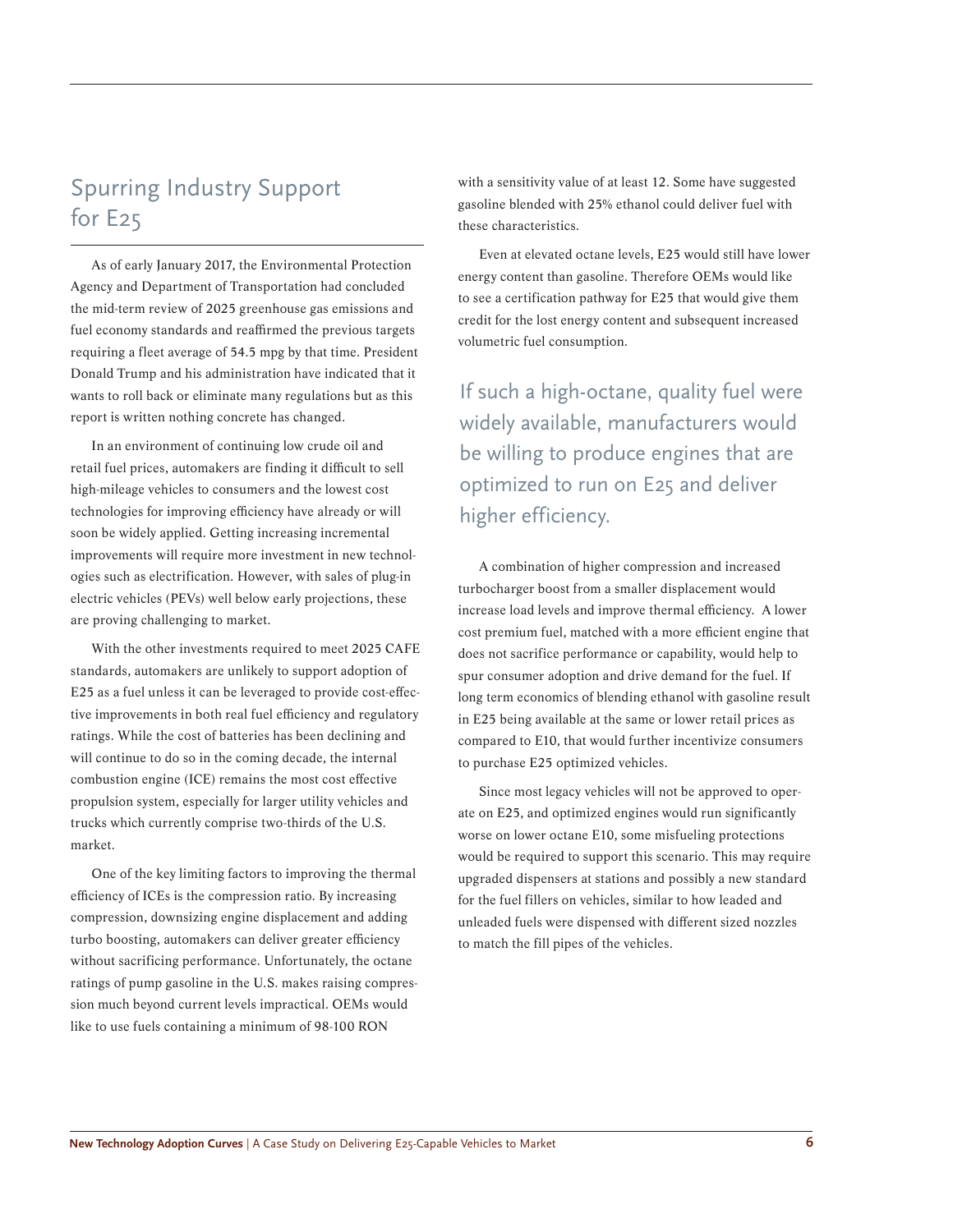#### E25 Adoption Forecasts

In order for the auto industry to support development and production of E25 capable vehicles, the fuel needs to be readily available nationwide. For the fuel retail distribution industry to make E25 widely available, there needs to be a critical mass of vehicles demanding the fuel. The goal of this study was to determine how rapidly the market would have to adopt E25-capable vehicles to reach a critical mass where they represent 20% of the U.S. vehicle parc by 2025, which was considered by Fuels Institute staff as representing a sufficient vehicle market share that could inspire widespread availability of E25 at retail. Navigant Research modeled three different scenarios with vehicles becoming initially available in 2018, 2020 and 2022.

## The earlier these vehicles go on sale, the slower the ramp rate can be to reach 20% penetration during the forecast period.

Navigant Research projects annual sales of 18.9 million vehicles in the U.S. in 2025 with a cumulative vehicle parc of 288 million vehicles. A combined total of 57.6 million E25 and E85 capable vehicles would represent 20% of the parc. In each scenario, E85-capable vehicle sales decline over time to just 368,000 in 2025 but more than 23 million will remain in use by that time.



#### Figure 2 E25 Light Duty Vehicle Sales by Scenario, United States: 2016-2035

(Source: Navigant Research)

or fuel distributor has announced plans for E25 as of early 2017, and the lead times required for implementation, this scenario is almost impossible to be executed.

If E25-capable vehicles went on sale in 2018, only 629,000 would need to be sold in the first year with a gradual ramp up to 7.4 million in 2025 to hit the 20% threshold along with the E85 vehicles. Given that no manufacturer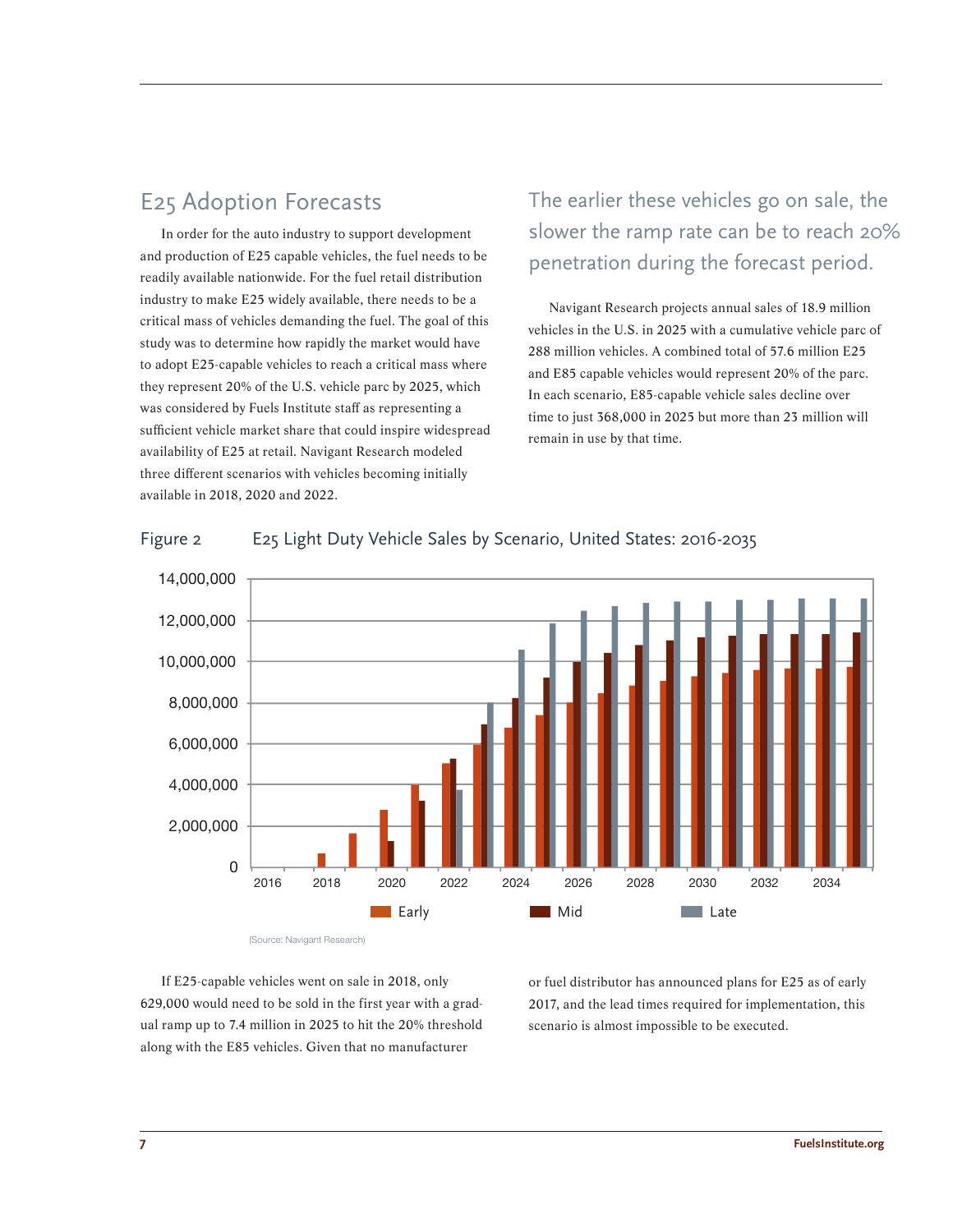

Figure 3 Light Duty Vehicles in Use by Technology, Early Scenario, United States: 2016–2035

If sales were to launch in 2020, nearly 1.3 million would need to be sold in the first year, rising to 9.2 million by 2025 to hit the same cumulative volume. This is likely the earliest feasible timing for E25 introduction, but it would likely take some significant incentives in order to sell that many vehicles in the first year. The first year. Again, this is an adoption rate that seems very improba-

If vehicle sales don't begin until 2022, they would have to rise from 3.8 million to 11.9 million in just four years.

ble, especially when considering the likely increase in PEV sales in this time as battery prices drop.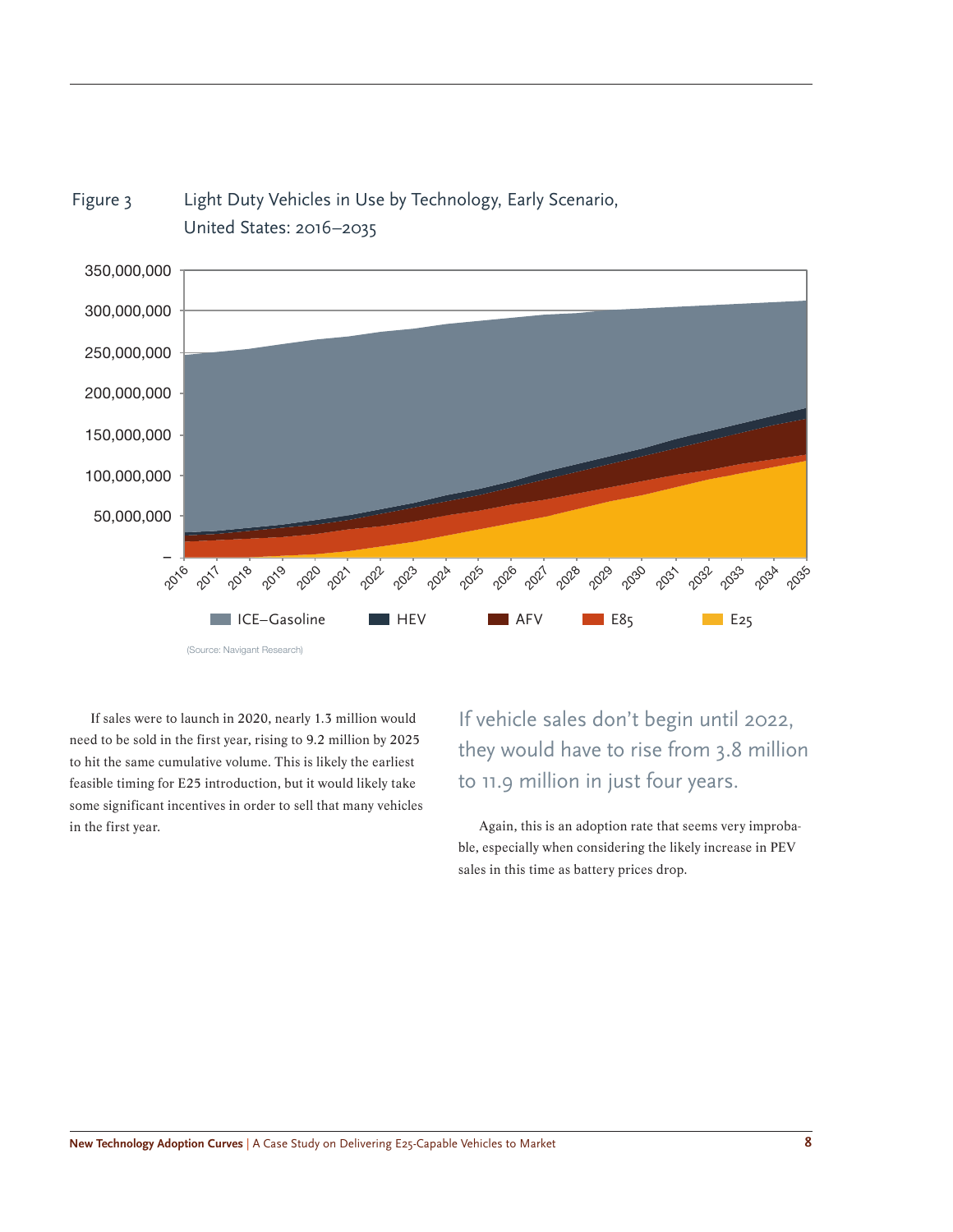

## Figure 4 Light Duty Vehicles in Use by Technology, Mid Scenario,



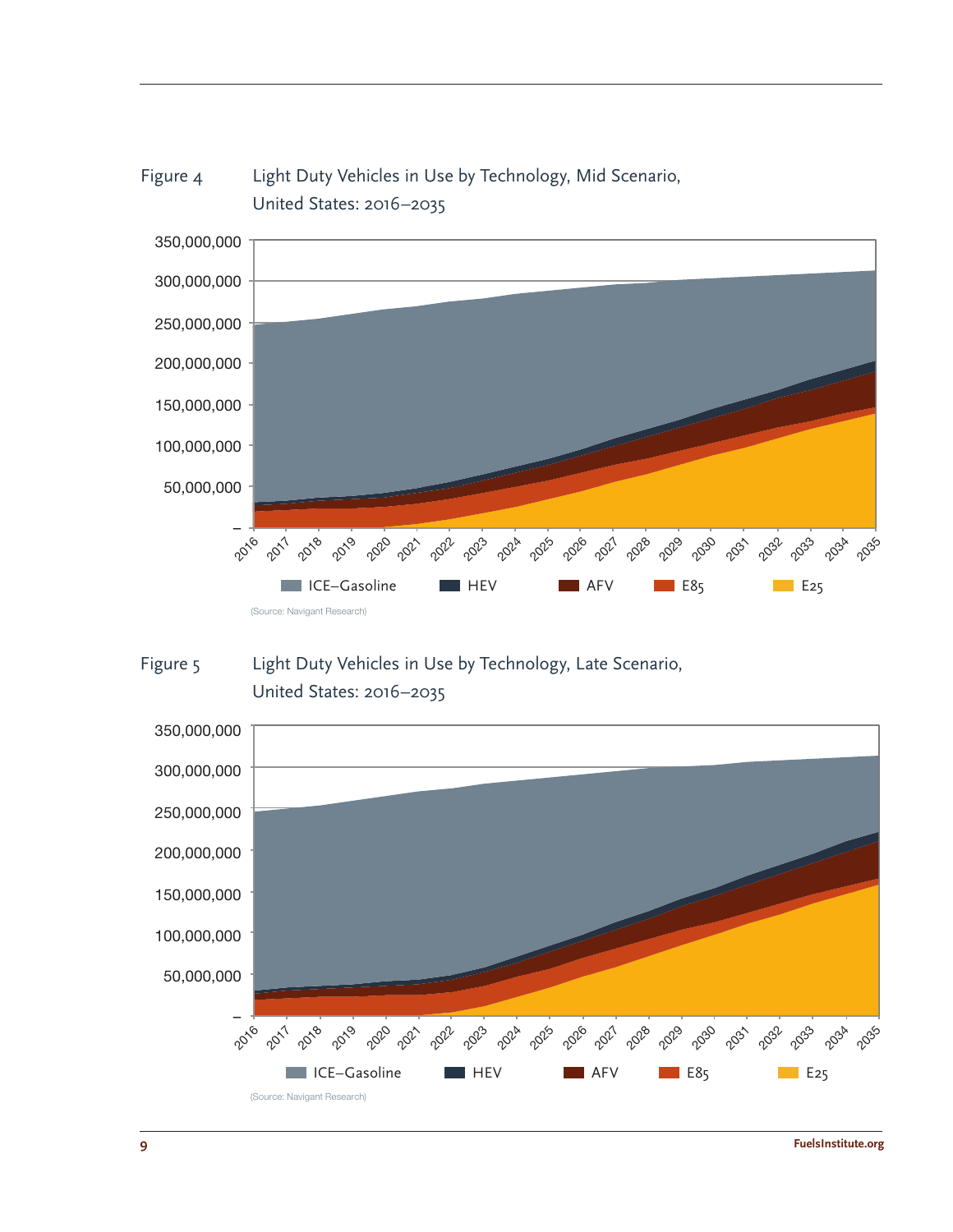#### **Conclusions**

The longer the industry waits to start selling both E25 and compatible vehicles, the more difficult it will be to achieve 20% of US vehicle parc by 2025. A later start means that OEMs will not have time to ramp up production of engines optimized to operate on high-octane E25. That means existing engines modified with new seals would gain little benefit in terms of fuel efficiency or performance.

This will negate much of the incentive for OEMs to make the effort and investment, and thereby limit consumer adoption. A 2022 launch would mean 63% of 18.9 million sales in 2025 would have to be E25-compatible, a highly improbable scenario.

If E25 is to make any meaningful impact on the marketplace, it is critical to launch both fuel availability and vehicles at the earliest possible date.

Only when there is a certainty that high-octane fuel will be readily available will OEMs commit to optimizing engines to take advantage of it.

Manufacturers and retailers will also have to agree quickly on a strategy to protect against misfueling of E25 optimized engines. Whatever approach is followed will likely require a lead time of 4 - 5 years, consistent with automaker product development schedules. Regulators will also have to agree on a certification strategy and with the current uncertainty in Washington that may prove difficult.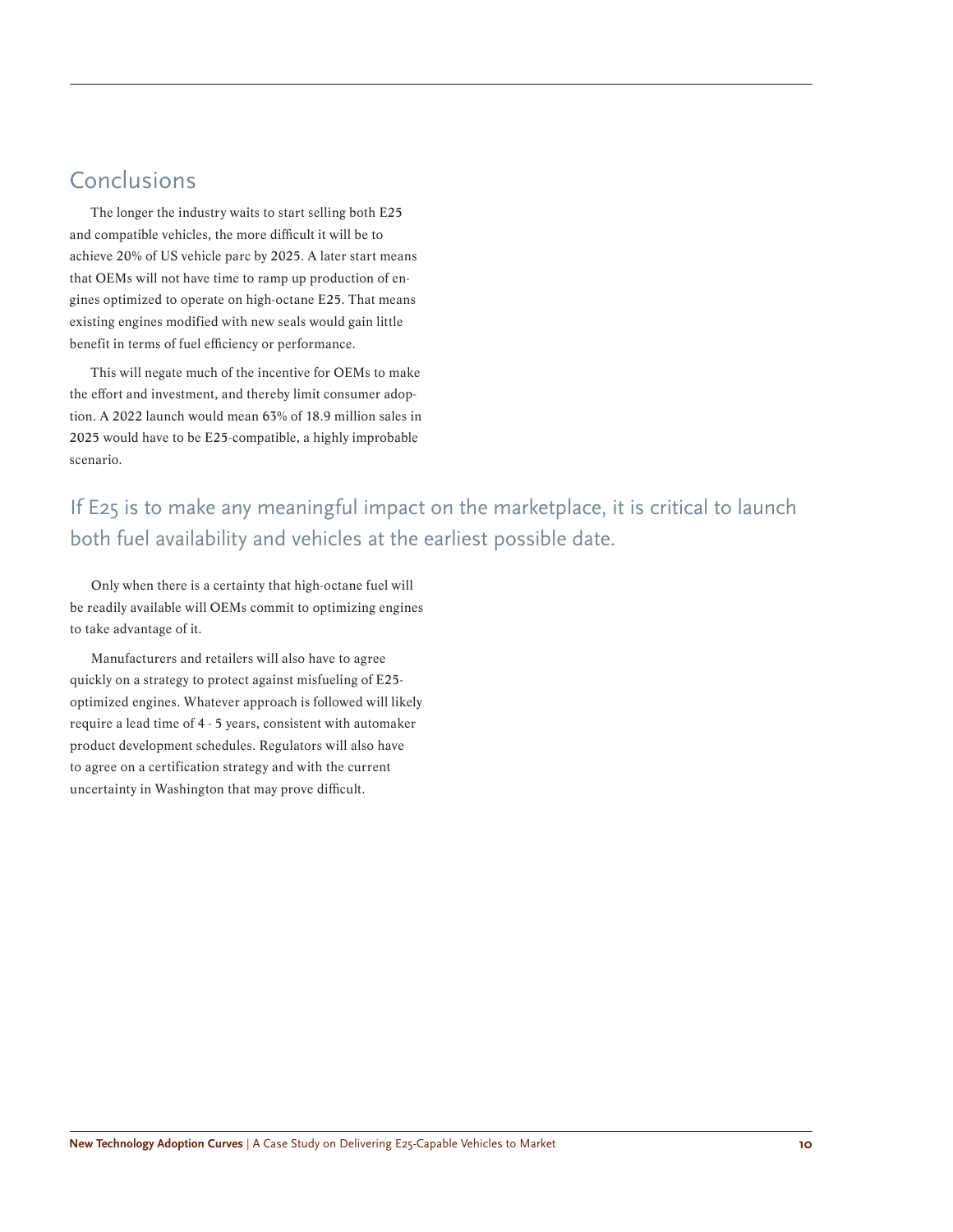## **Acronym and Abbreviation List**

| E25  | 25% ethanol blended fuel   |
|------|----------------------------|
| E85  | 85% ethanol blended fuel   |
| ICF. | Internal combustion engine |
| PFV  | Plug-in vehicle            |

## **About the Authors**

#### **About Navigant Research**

Navigant Consulting, Inc. (Navigant) has provided the information in this publication for informational purposes only. The information has been obtained from sources believed to be reliable; however, Navigant does not make any express or implied warranty or representation concerning such information. Any market forecasts or predictions contained in the publication reflect Navigant's current expectations based on market data and trend analysis. Market predictions and expectations are inherently uncertain and actual results may differ materially from those contained in the publication. Navigant and its subsidiaries and affiliates hereby disclaim liability for any loss or damage caused by errors or omissions in this publication.

Any reference to a specific commercial product, process, or service by trade name, trademark, manufacturer, or otherwise, does not constitute or imply an endorsement, recommendation, or favoring by Navigant.

This publication is intended for the sole and exclusive use of the original purchaser. No part of this publication may be reproduced, stored in a retrieval system, distributed

or transmitted in any form or by any means, electronic or otherwise, including use in any public or private offering, without the prior written permission of Navigant Consulting, Inc., Chicago, Illinois, USA.

Government data and other data obtained from public sources found in this report are not protected by copyright or intellectual property claims.

NAVIGANT **RESEARCH** 

1375 Walnut Street, Suite 100 Boulder, CO 80302 USA Tel: +1.303.997.7609 navigantresearch.com

©2017 Navigant Consulting, Inc. Notice: No material in this publication may be reproduced, stored in a retrieval system, or transmitted by any means, in whole or in part, without the express written permission of Navigant Consulting, Inc.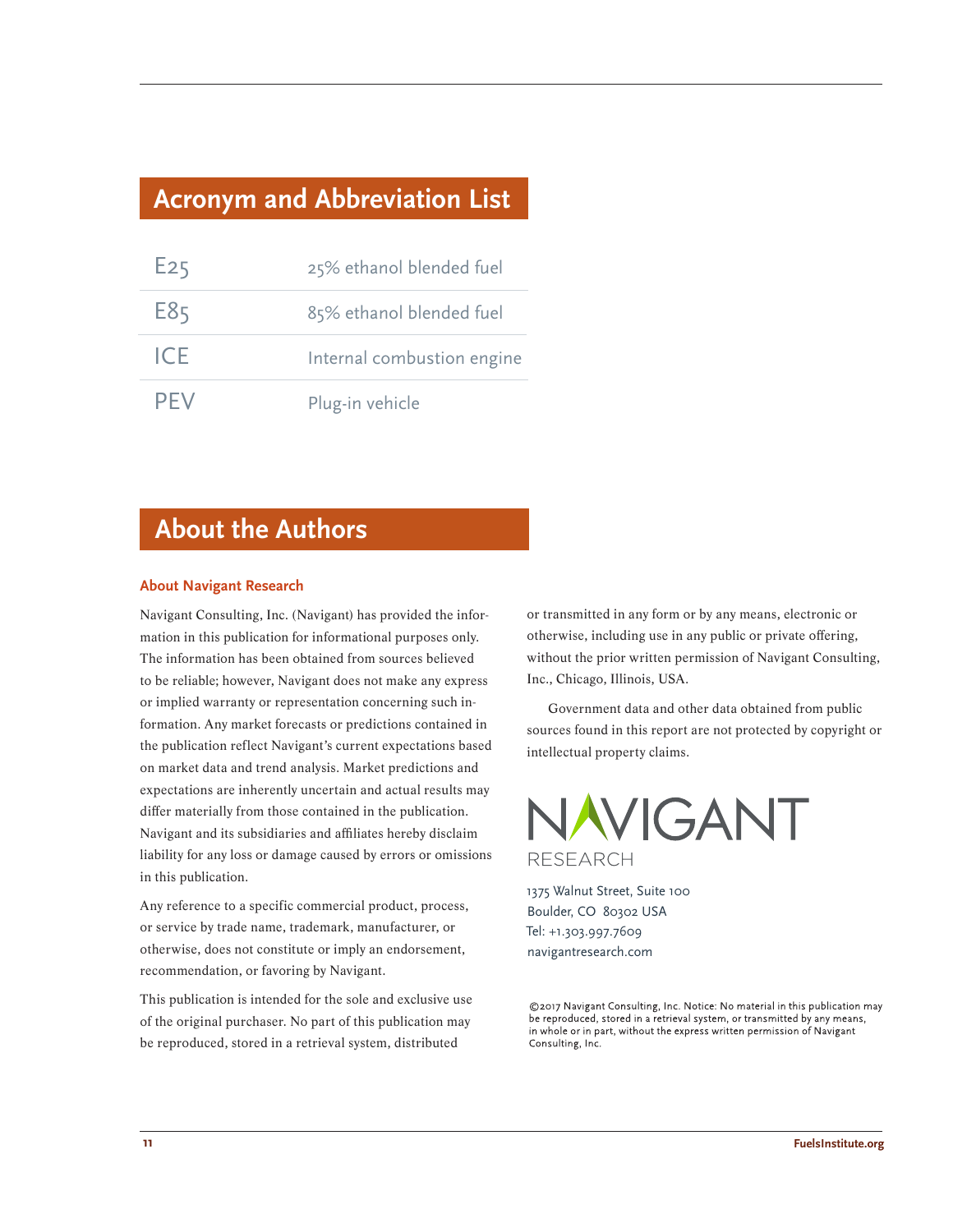#### **About the Fuels Institute**

The Fuels Institute, founded by NACS in 2013, is a 501(c) (4) non-profit research-oriented think tank dedicated to evaluating the market issues related to vehicles and the fuels that power them. By bringing together diverse stakeholders of the transportation and fuels markets, the Institute helps to identify opportunities and challenges associated with new technologies and to facilitate industry coordination to help ensure that consumers derive the greatest benefit.

The Fuels Institute commissions and publishes comprehensive, fact-based research projects that address the interests of the affected stakeholders. Such publications will help to inform both business owners considering long-term investment decisions and policymakers considering legislation and regulations affecting the market. Our research is independent and unbiased, designed to answer questions, not advocate a specific outcome. Participants in the Fuels Institute are dedicated to promoting facts and providing decision makers with the most credible information possible, so that the market can deliver the best in vehicle and fueling options to the consumer. For more about the Fuels Institute, visit **www.fuelsinstitute.org**.

**NACS** 

#### **About NACS**

The Fuels Institute was founded in 2013 by NACS, the international association that advances convenience and fuel retailing. Through recurring financial contributions and daily operational support, NACS helps the Fuels Institute to invest in and carry out its work to foster collaboration among the various stakeholders with interests in the transportation energy market and to promote a comprehensive and objective evaluation of issues affecting that market and its customers both today and in the future. NACS was founded August 14, 1961, as the National Association of Convenience Stores, and represents more than 2,100 retail and 1,600 supplier company members. **www.convenience.org**

#### **Fuels Institute Board of Advisors**

(\* *Denotes individual also serves on Board of Directors*) **Jay Ricker (Chairman)\* |** Ricker's **Robert Wimmer (Treasurer)\* |** Toyota Motor North America, Inc. **Jeremy Bezdek | Flint Hills Resources Mark DeVries\* |** POET Ethanol Products **Karl Fails |** Sunoco **Matthew Forman\* |** FCA **Deborah Grimes | Casey's General Stores Doug Haugh\* |** Mansfield Oil Company **Norman Herrera** | Sparq Natural Gas, LLC **Tom Kloza | OPIS JeSean Hopkins |** Nissan North America **Steve Loehr\* |** Kwik Trip, Inc. **Mike Lorenz |** Sheetz, Inc. **Brian Mandell\* |** Phillips 66 Company **Rebecca Monroe | General Motors Jeff Morris\* |** Alon USA **Jim Pirolli |** Kum&Go **Derek Regal |** Tesoro Refining and Marketing Company, LLC **Rob Sabia\* |** Gulf Oil, L.P. **Jon Scharingson** | Renewable Energy Group **Danny Seals |** Gilbarco Veeder-Root **Robert Stein |** Kalibrate **Norman Turiano\* |** Turiano Strategic Consulting **Michael Whatley\*** | Consumer Energy Alliance **Dave Whikehart |** Marathon Petroleum Corporation **Craig Willis |** Archer Daniels Midland Company

#### **Additional funding for this report was provided by the Ag-Auto Ethanol Coalition, the American Coalition for Ethanol, and the Fuel Freedom Foundation.**

Disclaimer: The opinions and views expressed herein do not necessarily state or reflect those of the individuals on the Fuels Institute Board of Directors and the Fuels Institute Board of Advisors, or any contributing organization to the Fuels Institute. The Fuels Institute makes no warranty, express or implied, nor does it assume any legal liability or responsibility for the use of the report or any product, or process described in these materials.